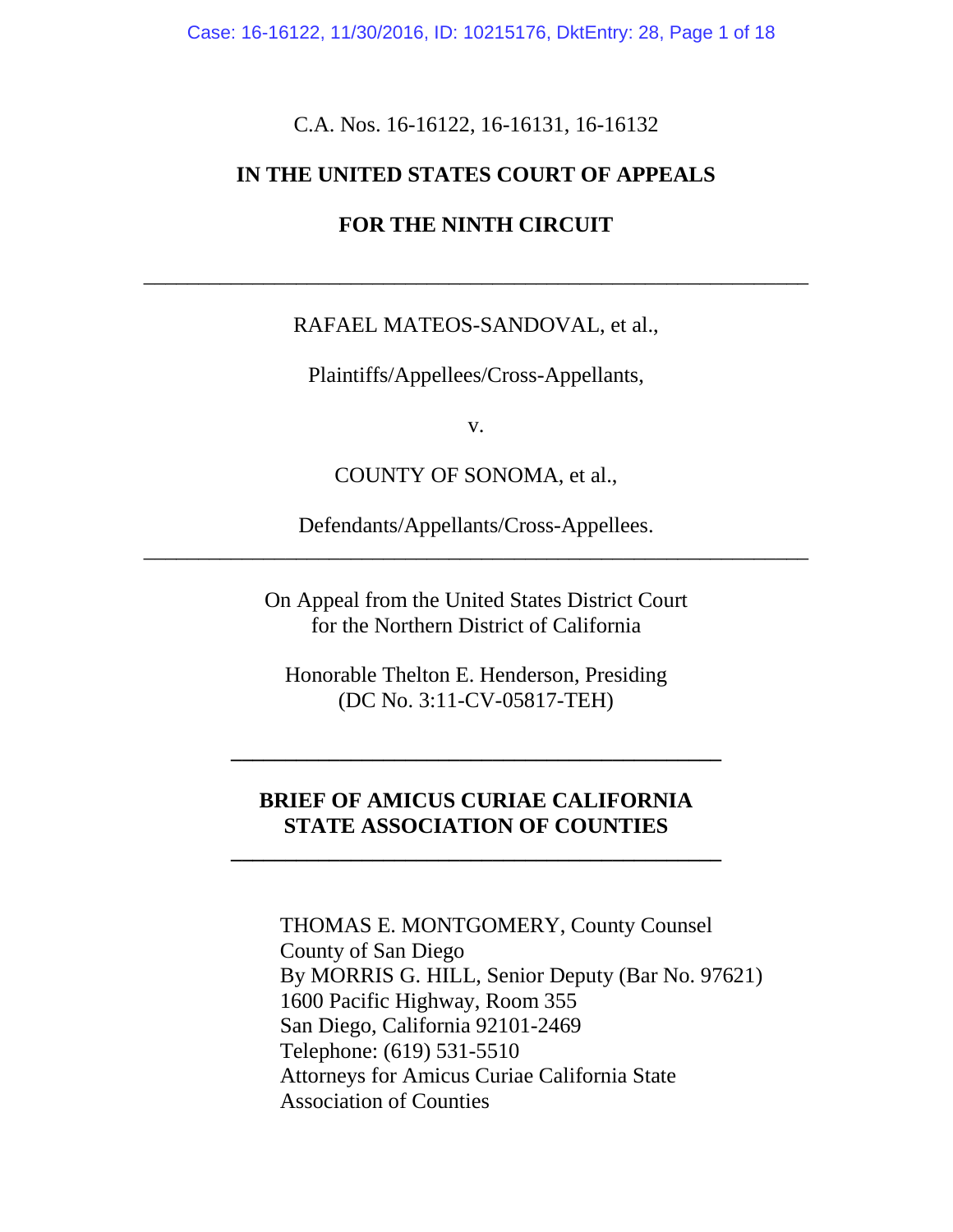# **TOPICAL INDEX**

# **Page**

| $\mathbf I$  | <b>IDENTIFICATION OF PARTIES SUPPORTED AND</b>                                                                              |  |
|--------------|-----------------------------------------------------------------------------------------------------------------------------|--|
| $\mathbf{I}$ | STATEMENT WHETHER AFFIRMANCE OR REVERSAL                                                                                    |  |
| Ш            | CORPORATE DISCLOSURE AND IDENTITY STATEMENT 1                                                                               |  |
| IV           | STATEMENT OF AUTHORSHIP AND FINANCIAL SUPPORT 2                                                                             |  |
| V            |                                                                                                                             |  |
|              |                                                                                                                             |  |
|              |                                                                                                                             |  |
|              | C. The Fourth Amendment Should Not Be Interpreted To Protect<br>Possession Of Property More Broadly Than Personal Liberty 8 |  |
| VI           |                                                                                                                             |  |
|              |                                                                                                                             |  |
|              |                                                                                                                             |  |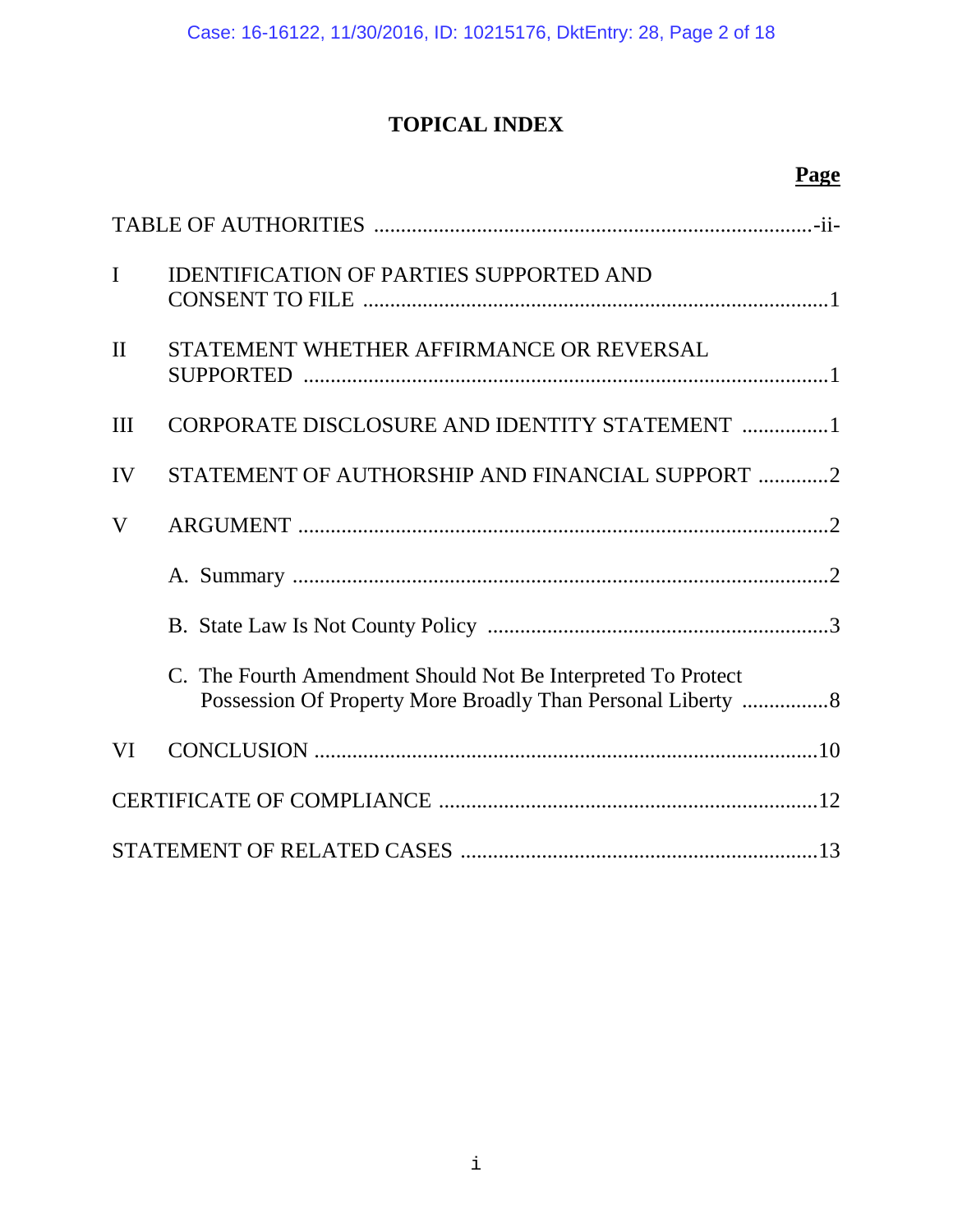### **TABLE OF AUTHORITIES**

## **Page**

| Board of County Commissioners of Bryan County, Oklahoma v. Brown, |  |  |
|-------------------------------------------------------------------|--|--|
|                                                                   |  |  |
|                                                                   |  |  |
|                                                                   |  |  |
|                                                                   |  |  |
|                                                                   |  |  |
|                                                                   |  |  |
|                                                                   |  |  |
|                                                                   |  |  |

### **STATUTES**

| California Vehicle Code                     |  |
|---------------------------------------------|--|
|                                             |  |
|                                             |  |
|                                             |  |
| <b>Federal Rules of Appellate Procedure</b> |  |
|                                             |  |
|                                             |  |
|                                             |  |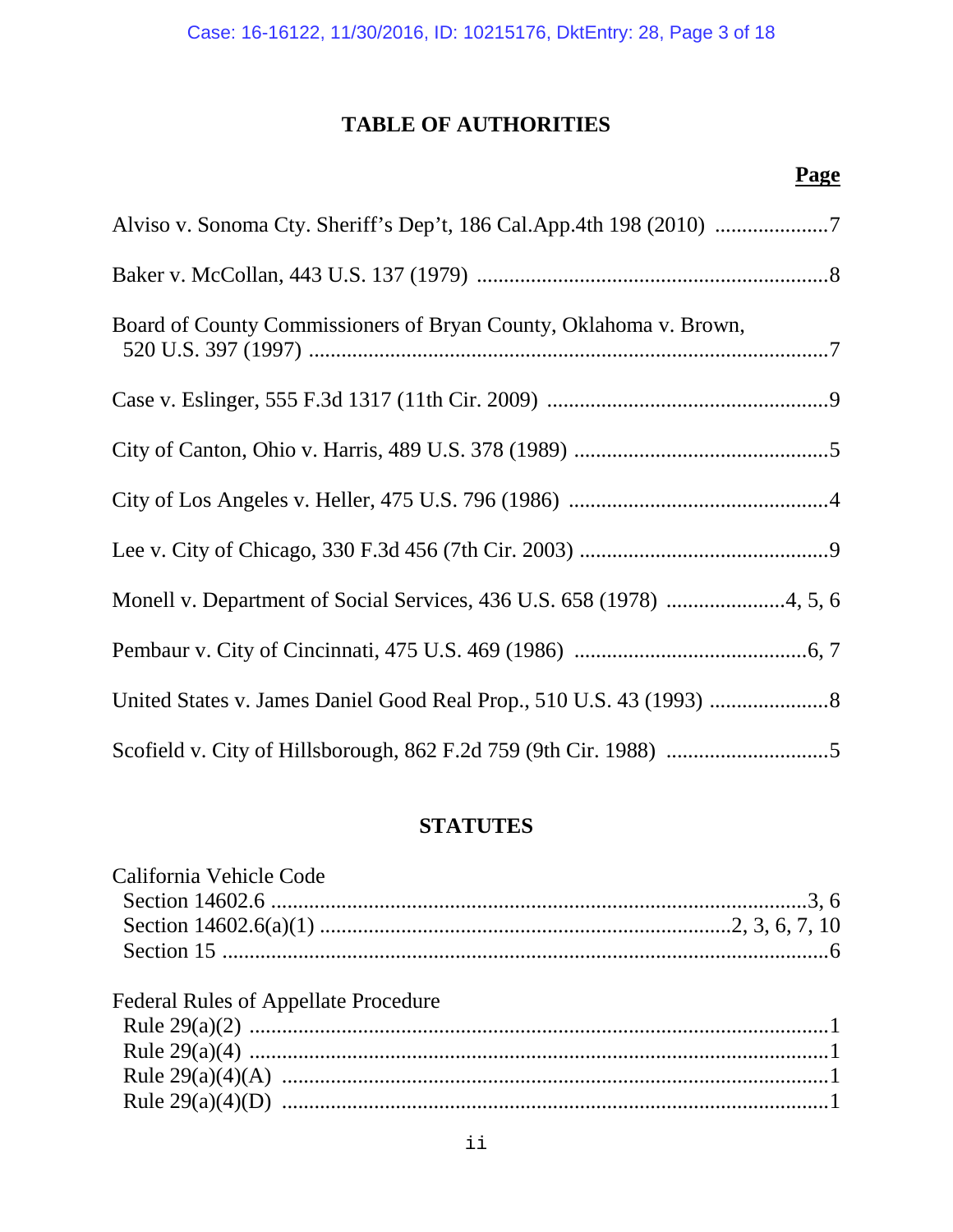## **TABLE OF AUTHORITIES (Cont'd.)**

### **Page**

| Federal Rules of Appellate Procedure (cont'd.) |  |
|------------------------------------------------|--|
|                                                |  |
|                                                |  |
| 42 United States Code                          |  |
|                                                |  |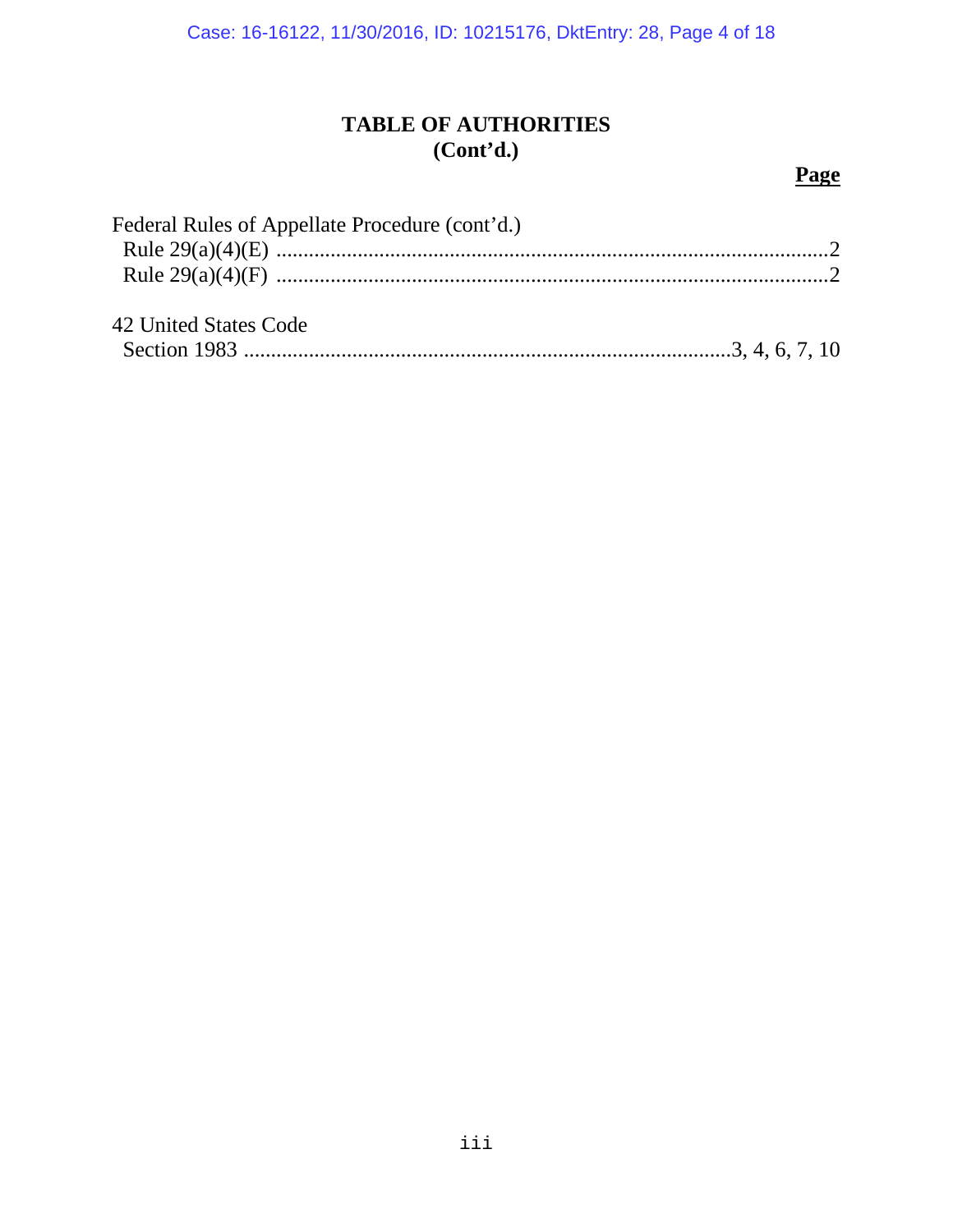I

## IDENTIFICATION OF PARTIES SUPPORTED AND CONSENT TO FILE [F.R.A.P. Rule 29(a)(2),(4)]

This *amicus* brief supports Appellants and Cross-Appellees (Defendants

below) the County of Sonoma, Sonoma County Sheriff's Office, and Sonoma

County Sheriff-Coroner Steve Freitas, in his official capacity. All parties have

consented to filing of this brief.

#### II

### STATEMENT WHETHER AFFIRMANCE OR REVERSAL SUPPORTED  $[F.R.A.P. Rule 29(a)(4)]$

This *amicus* brief supports reversal of the District Court's final judgment.<sup>[1](#page-4-0)</sup>

#### III

### CORPORATE DISCLOSURE AND IDENTITY STATEMENT [F.R.A.P. Rule 29(a)(4)(A),(D)]

The California State Association of Counties (CSAC) is a non-profit corporation. The membership consists of the 58 California counties. CSAC sponsors a Litigation Coordination Program, which is administered by the County Counsels' Association of California, and is overseen by the Association's Litigation Overview Committee, comprised of county counsels throughout the state. The Litigation Overview Committee monitors litigation of concern to

<span id="page-4-0"></span><sup>&</sup>lt;sup>1</sup> County of Sonoma's Excerpts of Record Vol. 1 [1 ER] 1-3.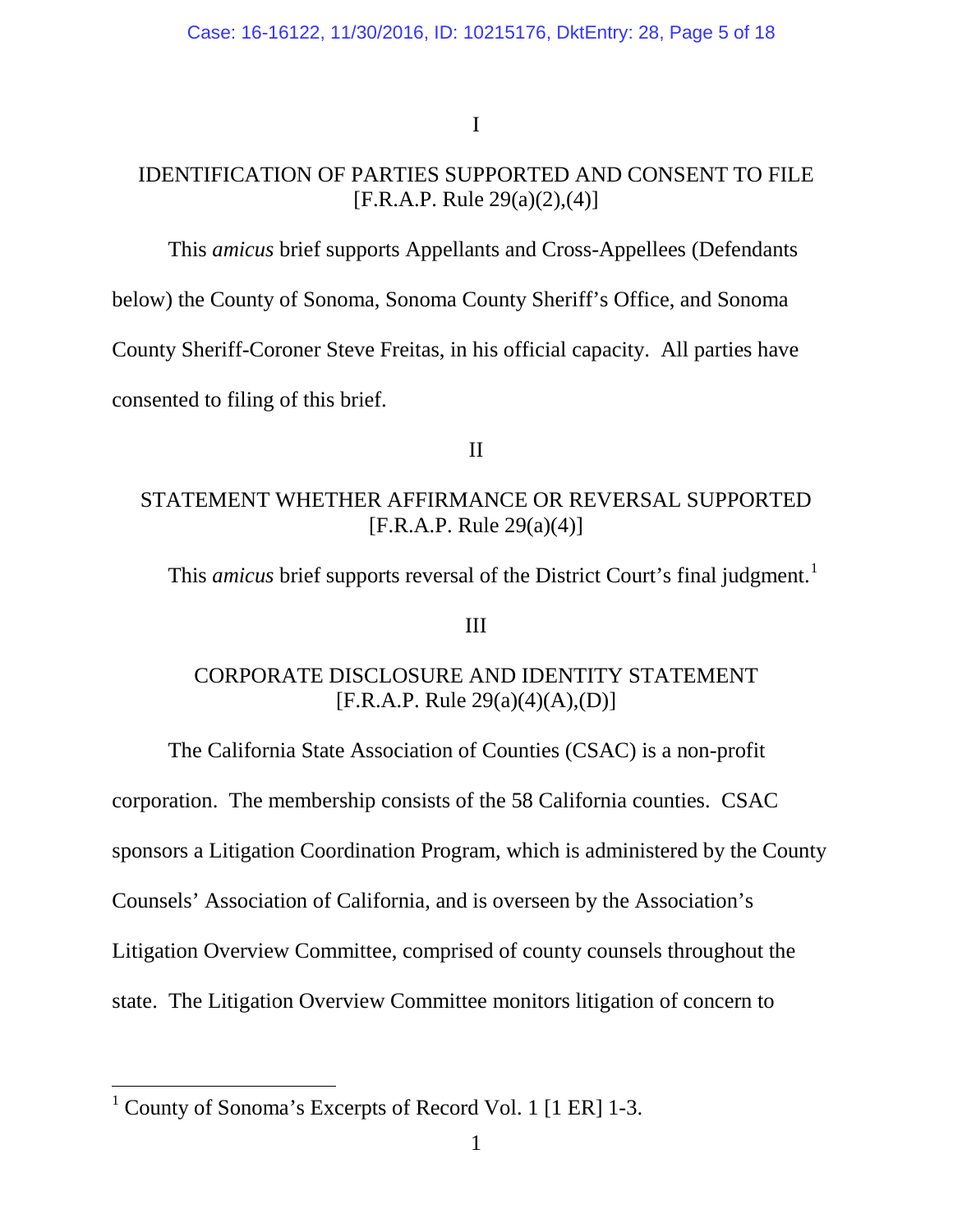counties statewide, and has determined that this case is a matter affecting all counties. No publicly-held corporation owns 10% or more of stock in CSAC.

#### IV

### STATEMENT OF AUTHORSHIP AND FINANCIAL SUPPORT [F.R.A.P. Rule 29(a)(4)(E)]

No party's counsel authored this *amicus* brief in whole or part. No party or party's counsel contributed money intended to fund preparation or submission of this *amicus* brief. No one other than *amicus* and its counsel contributed money intended to fund preparation or submission of this *amicus* brief

#### V

### ARGUMENT [F.R.A.P. Rule 29(a)(4)(F)]

### A. Summary.

The seizure of Rafael Mateos-Sandoval's truck was lawful,<sup>[2](#page-5-0)</sup> but the District Court ruled that "the thirty-day impoundment of Mateos-Sandoval's vehicle was unreasonable and violated the Fourth Amendment." $3$  The truck was towed only once. The District Court divided a single dispossession into two Fourth Amendment seizures: an *initial* reasonable seizure, followed by an unreasonable

<span id="page-5-0"></span> $^{2}$  1 ER 23:17-19; 1 ER 31:4-6; 1 ER 5:18-21.

<span id="page-5-1"></span> $3$  1 ER 12:13-15. California Vehicle Code § 14602.6(a)(1) provides that when a peace officer determines that a driver has never been issued a driver's license, the peace officer may impound the vehicle, which "shall be impounded for 30 days."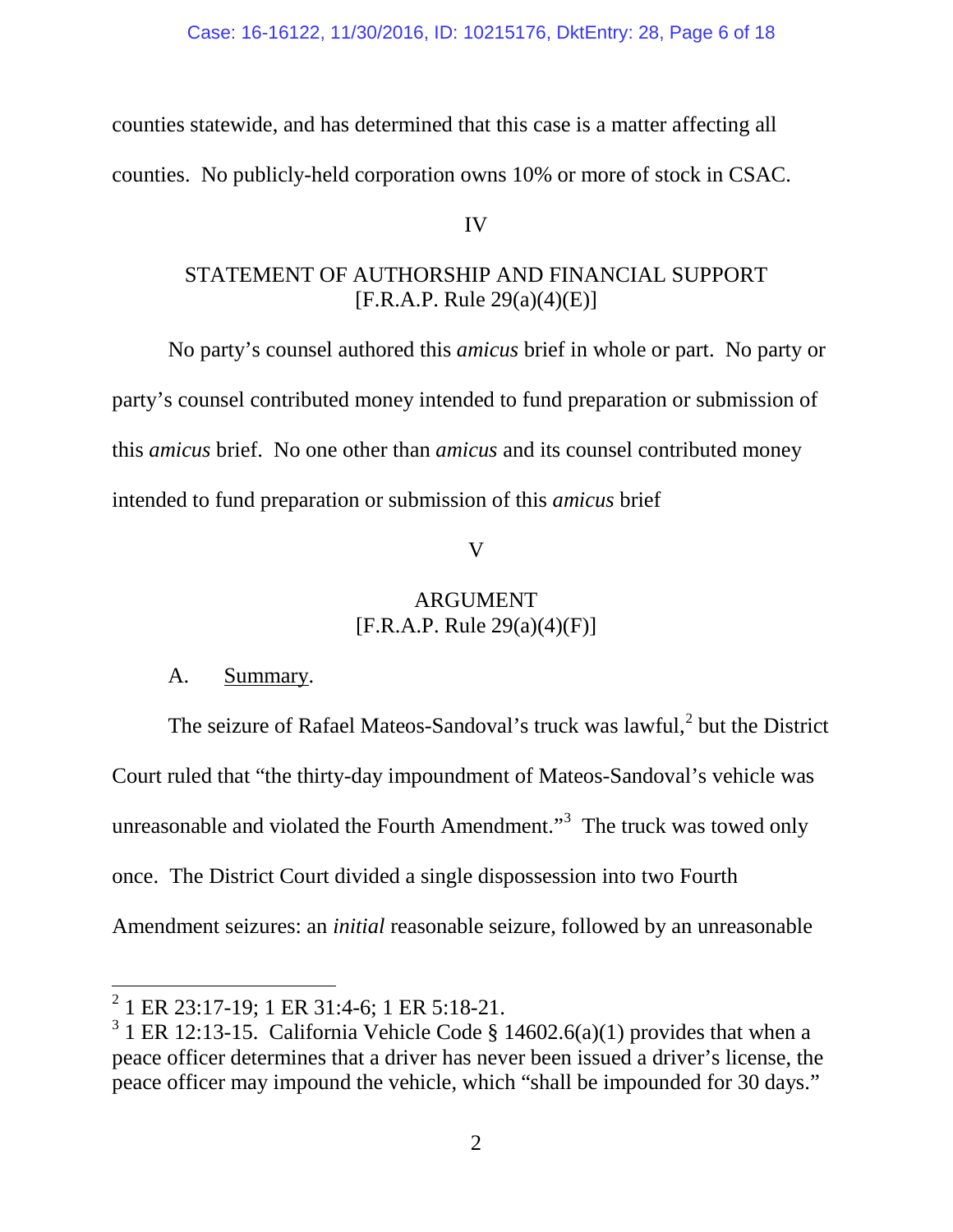#### Case: 16-16122, 11/30/2016, ID: 10215176, DktEntry: 28, Page 7 of 18

seizure for holding the truck 30 days. California Vehicle Code § 14602.6(a)(1) states that an impounded vehicle "shall be impounded for 30 days."

The issue concerning *amicus curiae* CSAC is the District Court's unspoken assumption that *state* law and *county* policy may be treated as one and the same for municipal liability purposes -- an erroneous assumption that should not find its way into an opinion of this Court. If the District Court had acknowledged that 30 day impoundments mandated by state law reflect state (not county) policy, there would have been no rational basis for its ruling.

#### B. State Law Is Not County Policy.

The District Court found that the County of Sonoma (and its sheriff in official capacity)<sup>[4](#page-6-0)</sup> were liable to Rafael Mateos-Sandoval for damages of \$3,700 "on the claim brought under 42 U.S.C. § 1983 relating to the 30-day hold of his vehicle in impound (as distinguished from the initial seizure and towing of the vehicle) based on this Court's finding that that such 30-day hold conducted pursuant to California Vehicle Code § 14602.6 was unreasonable and accordingly violated the Fourth Amendment."<sup>[5](#page-6-1)</sup>

The Supreme Court disapproves municipal entity liability under § 1983 except where constitutional deprivations were caused by deliberate choices made

<span id="page-6-0"></span><sup>&</sup>lt;sup>4</sup> Damages were awarded against the County of Sonoma, the Sonoma County Sheriff's Office, and Sonoma County Sheriff-Coroner Steve Freitas in his official capacity only. 1 ER 1:27-2:1.<br><sup>5</sup> 1 ER 2:1-5.

<span id="page-6-1"></span>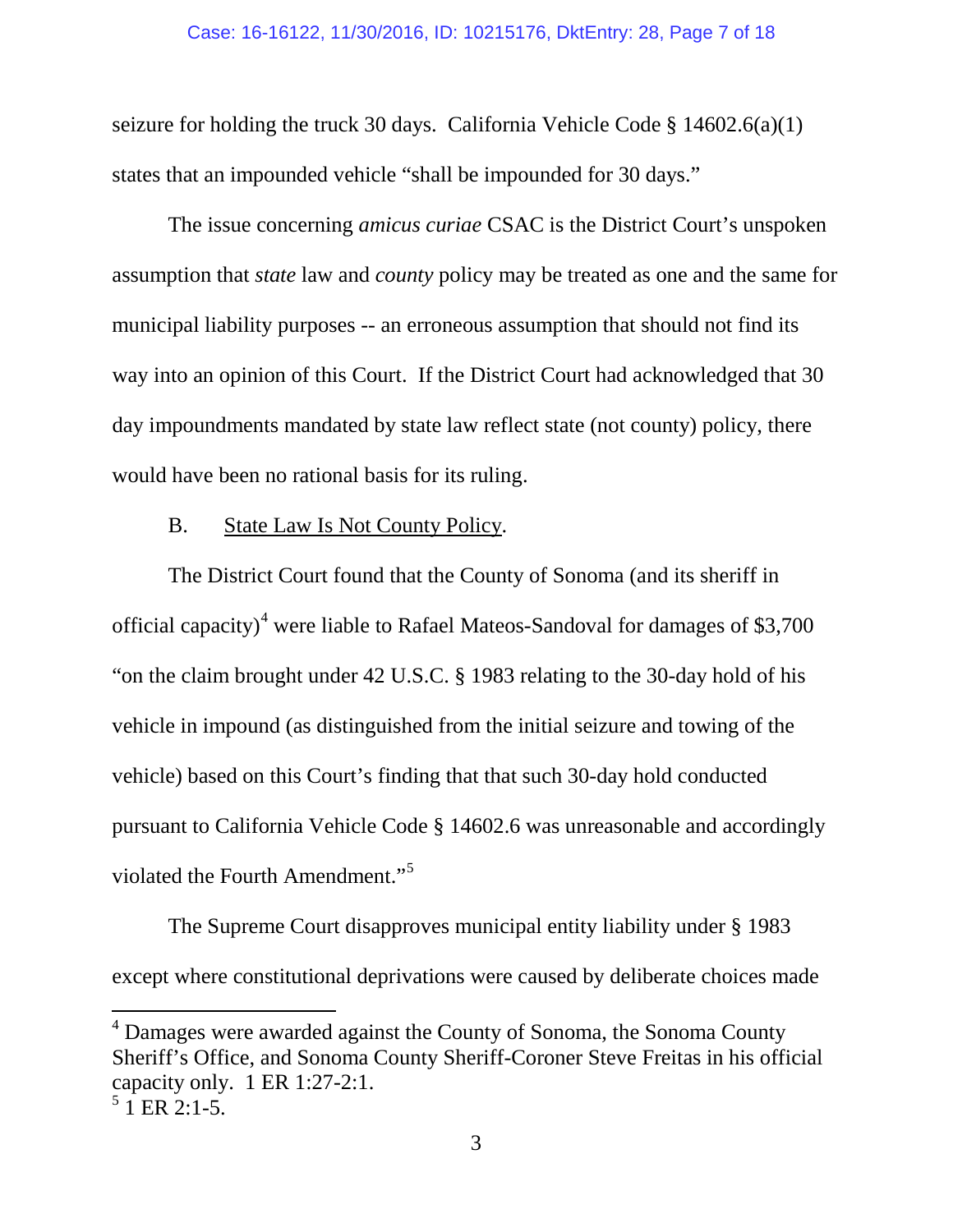by the municipality's policymakers. "The thirty-day impoundment of Mateos-Sandoval's vehicle" in this case was the sole factual basis for the County of Sonoma's liability.<sup>[6](#page-7-0)</sup> Counties (and their officials sued in official capacity) can rightly be liable under § 1983 only for constitutional deprivations caused by implementation of their own policies or customs. *Monell v. Department of Social Services,* 436 U.S. 658, 690 (1978). But impounding vehicles for 30 days was a policy choice of the California Legislature, which could have chosen a lesser or greater number of days, or could have chosen not to require any impoundment.

The District Court did *not* deal with potential Fourth Amendment liability of the individual peace officer who actually ordered impoundment. The Supreme Court has held that when a person has suffered no Fourth Amendment injury at the hands of an individual peace officer, "the fact that the departmental regulations might have *authorized* [Fourth Amendment violations] is quite beside the point." *City of Los Angeles v. Heller,* 475 U.S. 796, 799 (1986) (Italics in original). In this case, there was even less justification for liability than in *Heller,* because no departmental regulation set 30 days as the impoundment duration.

The Supreme Court has limited municipal liability under § 1983 to instances where "the action that is alleged to be unconstitutional implements or executes a policy statement, ordinance, regulation, or decision officially adopted and

<span id="page-7-0"></span> $6$  1 ER 14:17-18.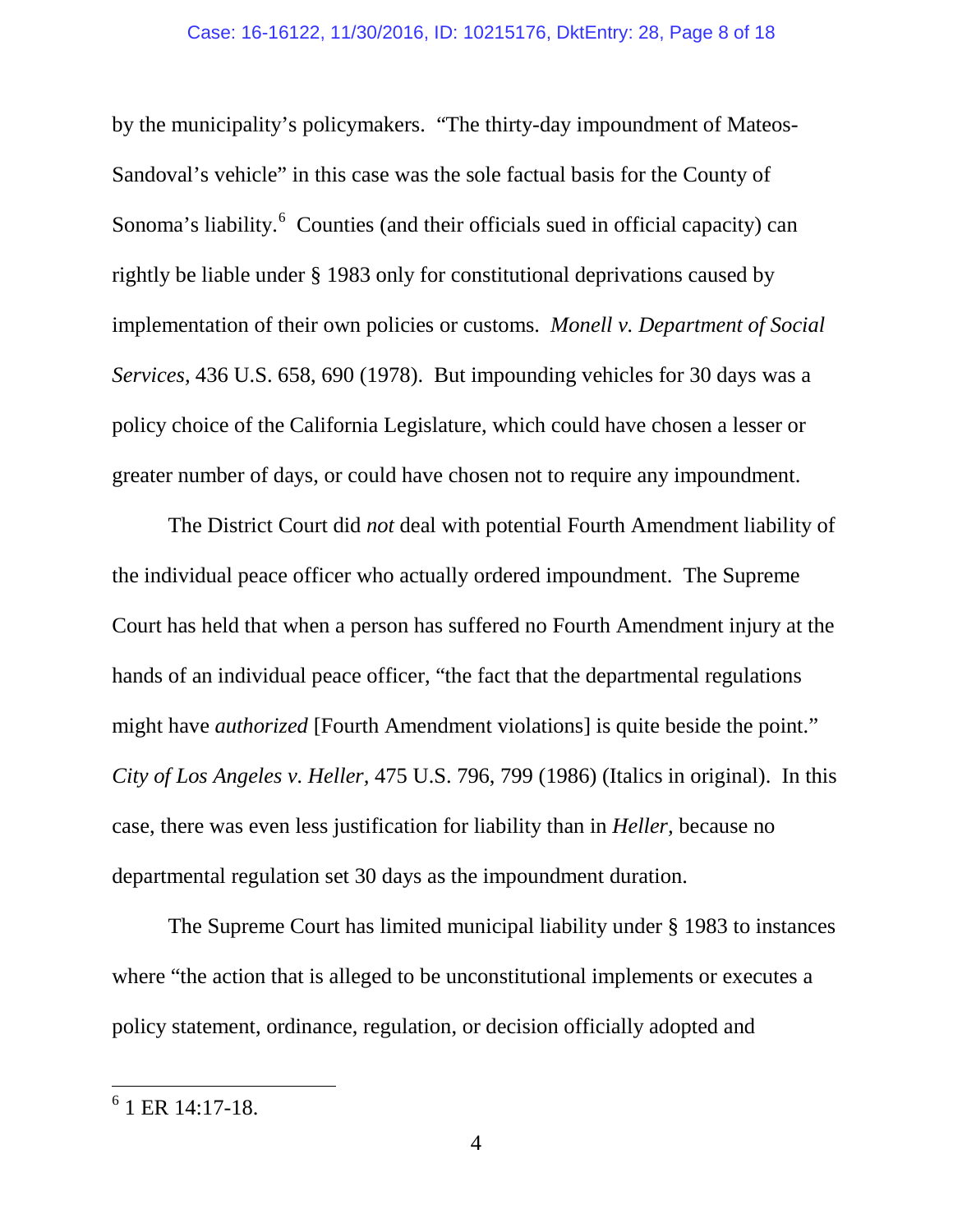promulgated by that body's officers." *Monell*, 436 U.S. at 690. The official policy or custom must be the "moving force" of the violation -- there must be a "direct causal link" to "closely related" conduct, and the official policy or custom must have "actually caused" the violation. *City of Canton, Ohio v. Harris,* 489 U.S. 378, 385-91 (1989). The only kind of official policy or custom that would have made a difference after *initial* seizure of a vehicle would have been a policy preventing a post-seizure hearing to seek its release. But in this case, there was at least one post-seizure hearing.<sup>[7](#page-8-0)</sup> No policy thwarted due process.

In a case arising from allegedly-unconstitutional vehicle impoundment, this Court held:

Neither the City of Hillsborough nor its Police Chief Key can be held liable under 42 U.S.C. § 1983 on a theory of *respondeat superior* even if Sergeant Musser violated Scofield's constitutional right to a posttowing hearing. [Citation.] In order for a municipality to be liable for a section 1983 violation the action alleged to be unconstitutional must implement a policy officially adopted by the municipality. [Citation.] There is nothing in the record which suggests that the City of Hillsborough followed a policy which denied Scofield a post-towing hearing.

*Scofield v. City of Hillsborough,* 862 F.2d 759, 765 (9th Cir. 1988). This case

should have terminated the same way, with a ruling that no official policy denied a

post-towing hearing to seek vehicle release.

<span id="page-8-0"></span> $7$  1 ER 13:17-26. The record shows that two post-seizure hearings were held. 2 ER 93, 95, 110, 112.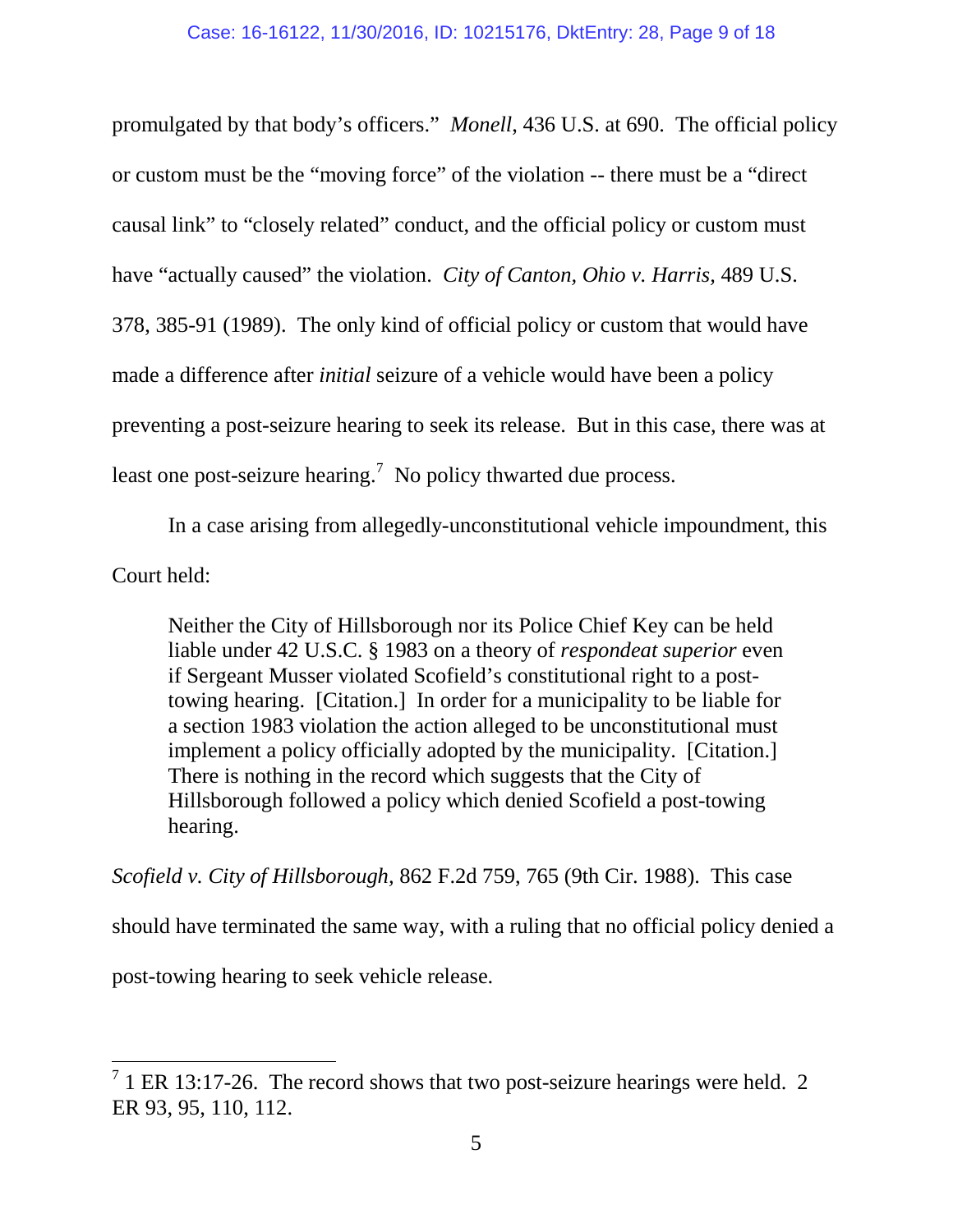The District Court found "the policy" in this case to be Sheriff-Coroner Freitas' interpretation of California Vehicle Code §14602.6 "to authorize impoundment for vehicles driven by a driver who previously had been issued a license in a foreign jurisdiction."<sup>[8](#page-9-0)</sup> Such a "policy" might have caused an unreasonable *initial* seizure of Rafael Mateos-Sandoval's truck, but as noted above, the initial seizure was lawful, $^{9}$  $^{9}$  $^{9}$  and the individual seizing officer was not a target of liability. The District Court ruled that *Monell* liability was *not* based on the *initial* seizure, but ruled that "the thirty-day impoundment of Mateos-Sandoval's vehicle was unreasonable and violated the Fourth Amendment."<sup>[10](#page-9-2)</sup>

The *sole* source of the 30 day impoundment in this case was California Vehicle Code §14602.6(a)(1), which states that an impounded vehicle "shall be impounded for 30 days." "Shall" is a mandatory term, allowing no choice. (California Vehicle Code § 15 states that "'[s]hall' is mandatory and 'may' is permissive.") The Supreme Court has held that "municipal liability under § 1983 attaches where -- and only where -- a deliberate choice to follow a course of action is made from among various alternatives by the official or officials responsible for establishing final policy with respect to the subject matter in question." *Pembaur v. City of Cincinnati,* 475 U.S. 469, 483 (1986). Counties cannot choose "from

<span id="page-9-0"></span><sup>1</sup> ER 9:20-27.

<span id="page-9-1"></span><sup>9</sup> 1 ER 23:17-18; 1 ER 31:4-5; 1 ER 5:18-21.

<span id="page-9-2"></span> $10$  1 ER 12:13-15.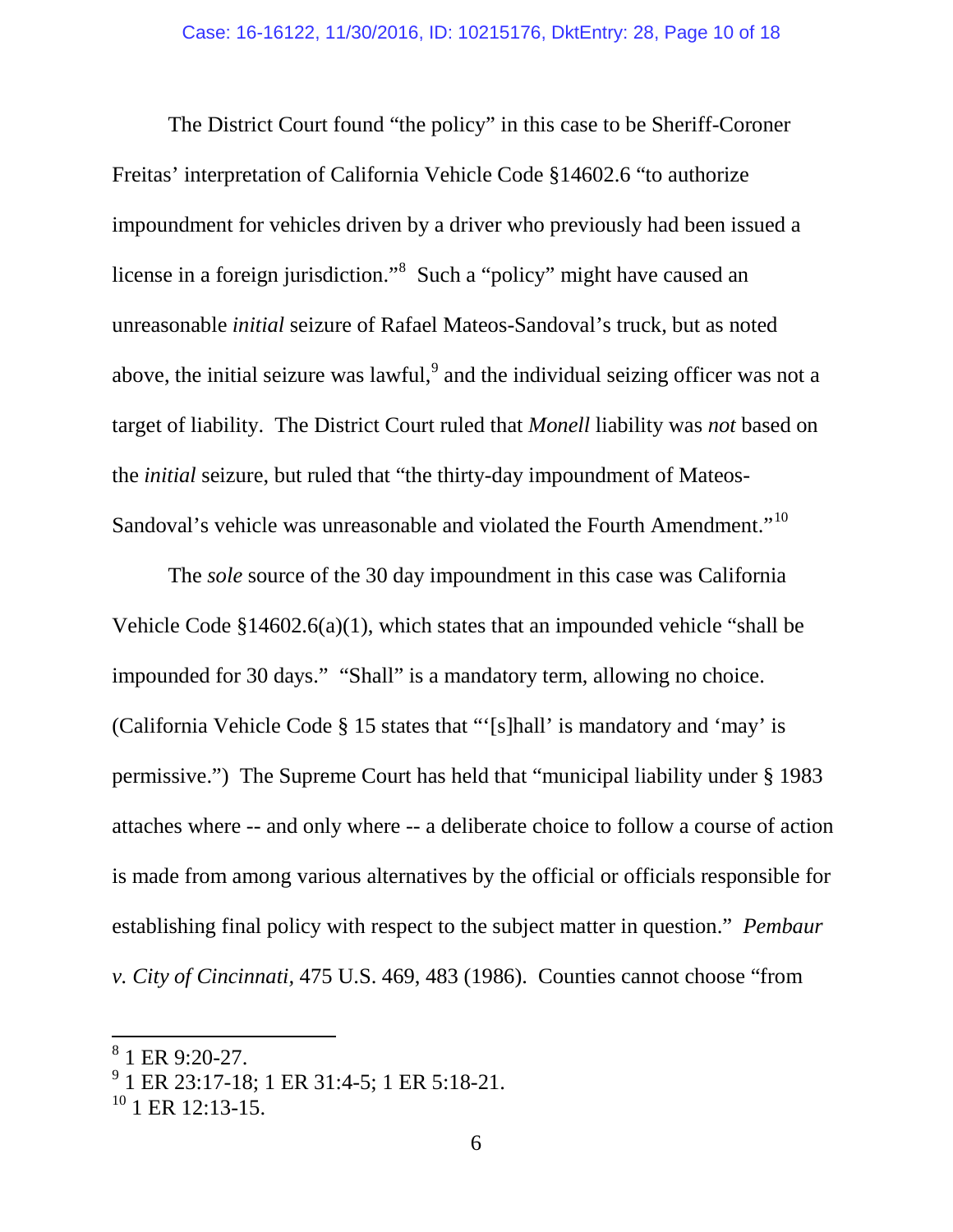#### Case: 16-16122, 11/30/2016, ID: 10215176, DktEntry: 28, Page 11 of 18

among various alternatives" -- as *Pembaur* requires -- when California law gives county policymakers no choice between 30 days impoundment, versus some longer or shorter impoundment duration.

In *Board of County Commissioners of Bryan County, Oklahoma v. Brown,* 520 U.S. 397, 404-05 (1997), the Supreme Court explained that it is not enough for a § 1983 plaintiff merely to identify conduct properly attributable to a municipal entity such as a county. The plaintiff must also demonstrate that, through its deliberate conduct, the municipal entity was the "moving force" behind the injury alleged. That is, a plaintiff must show that the municipal action was taken with the requisite degree of culpability and must demonstrate a direct causal link between the municipal action and the deprivation of federal rights. Here, the "moving force" behind the 30 day impoundment of Rafael Mateos-Sandoval's truck was a state statute (not a county policy) mandating 30 days as the impoundment period.

Thirty day impoundments under California Vehicle Code § 14602.6(a)(1) have been judicially upheld because "the government has a strong interest in keeping unlicensed drivers off the roads, both by temporarily impounding their vehicles and by deterring them from driving on suspended or revoked licenses in the first place." *Alviso v. Sonoma Cty. Sheriff's Dep't,* 186 Cal. App. 4th 198, 214 (2010). Under Supreme Court authority, counties may not be held liable for money damages merely for enforcing state law they cannot choose to change.

7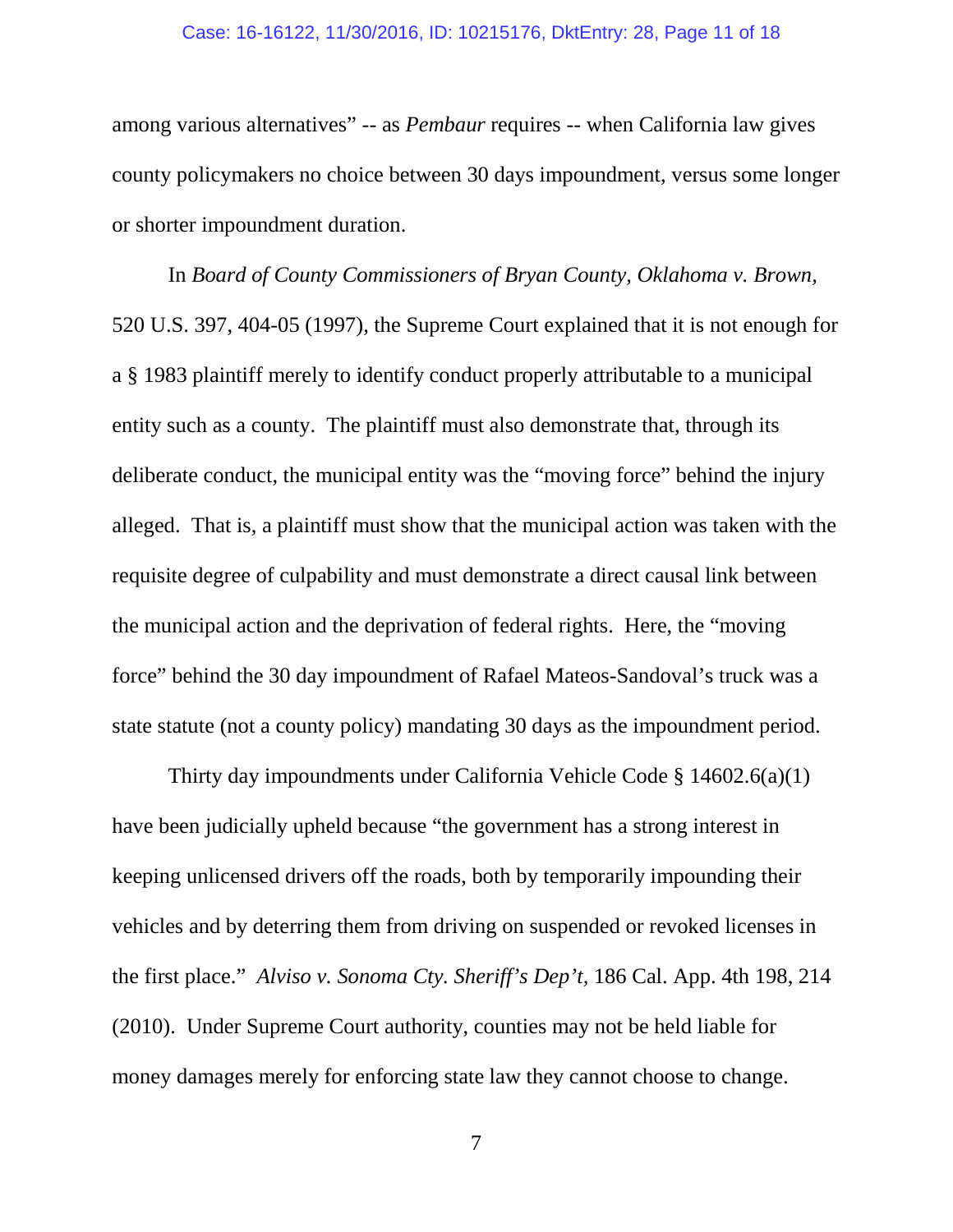## C. The Fourth Amendment Should Not Be Interpreted To Protect Possession Of Property More Broadly Than Personal Liberty.

The District Court chided the County of Sonoma for citing "recent Ninth Circuit cases [that] only considered seizures of the person, not seizures of property"[11](#page-11-0) But when *initial* seizure of a *person* does not violate the Fourth Amendment, the length of subsequent detention is ordinarily analyzed under the Fourteenth Amendment's Due Process Clause. See *Baker v. McCollan,* 443 U.S. 137, 145 (1979) ("The Fourteenth Amendment does not protect against all deprivations of liberty. It protects only against deprivations of liberty accomplished 'without due process of law'."). Less than a week after Rafael Mateos-Sandoval's truck was seized, he sought and received a post-seizure hearing.<sup>[12](#page-11-1)</sup> Due process does not guarantee a right to win at a post-seizure hearing.

In *United States v. James Daniel Good Real Prop.,* 510 U.S. 43, 51–52 (1993), the Supreme Court rejected the proposition "that the Fourth Amendment is the beginning and end of the constitutional inquiry whenever a seizure occurs," stating that when the government asserts "ownership and control" over property, its conduct must comport with due process. Other circuits have rejected arguments that a Fourth Amendment unreasonable seizure claim can be based on post-

<span id="page-11-0"></span> $11$  1 ER 11:16-18.

<span id="page-11-1"></span><sup>&</sup>lt;sup>12</sup> 1 ER 13:17-26.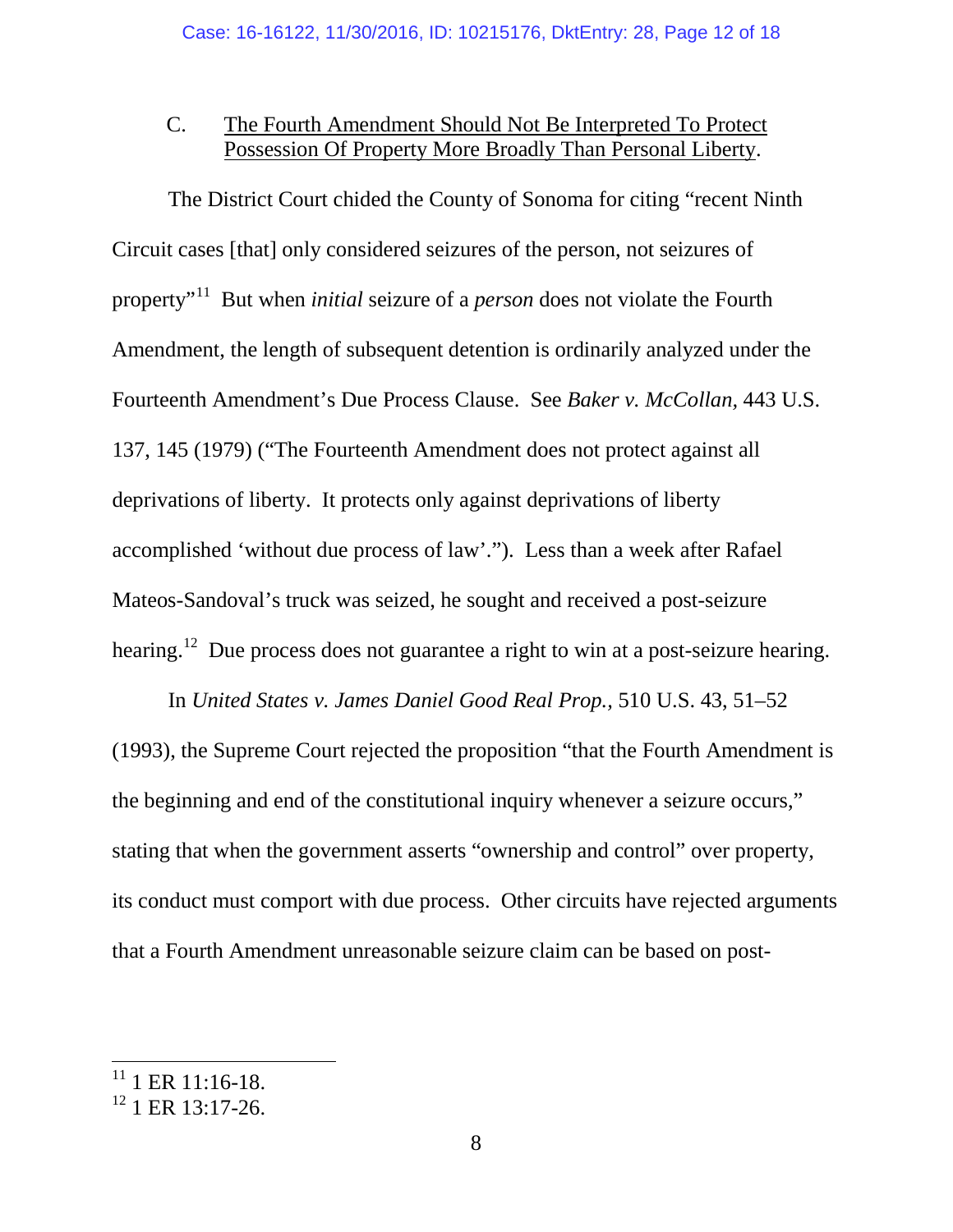dispossession retention of a vehicle (or other property) when the *initial* seizure was

lawful. For example, the Seventh Circuit held that:

Once an individual has been meaningfully dispossessed, the seizure of the property is complete, and once justified by probable cause, that seizure is reasonable. The [fourth] amendment then cannot be invoked by the dispossessed owner to regain his property. The search [of the plaintiff's car] was completed after ten days. Conditioning the car's release upon payment of towing and storage fees after the search was completed neither continued the initial seizure nor began another.

*Lee v. City of Chicago,* 330 F.3d 456, 466 (7th Cir. 2003). The Eleventh Circuit likewise held: "A complaint of continued retention of legally seized property raises an issue of procedural due process." *Case v. Eslinger,* 555 F.3d 1317, 1330 (11th Cir. 2009). Although procedural due process claims were originally part of this case, the District Court dismissed them with prejudice, along with all other alleged claims not otherwise ruled upon.<sup>[13](#page-12-0)</sup>

The Fourth Amendment should not protect trucks from 30 day impoundment more than it would protect an arrestee from 30 day imprisonment; in other words, it should not be interpreted to protect possession of property more broadly than it protects personal liberty.

<span id="page-12-0"></span><sup>&</sup>lt;sup>13</sup> 1 ER 3:1-2; 1 ER 72:15-16; 2 ER 76:4-6.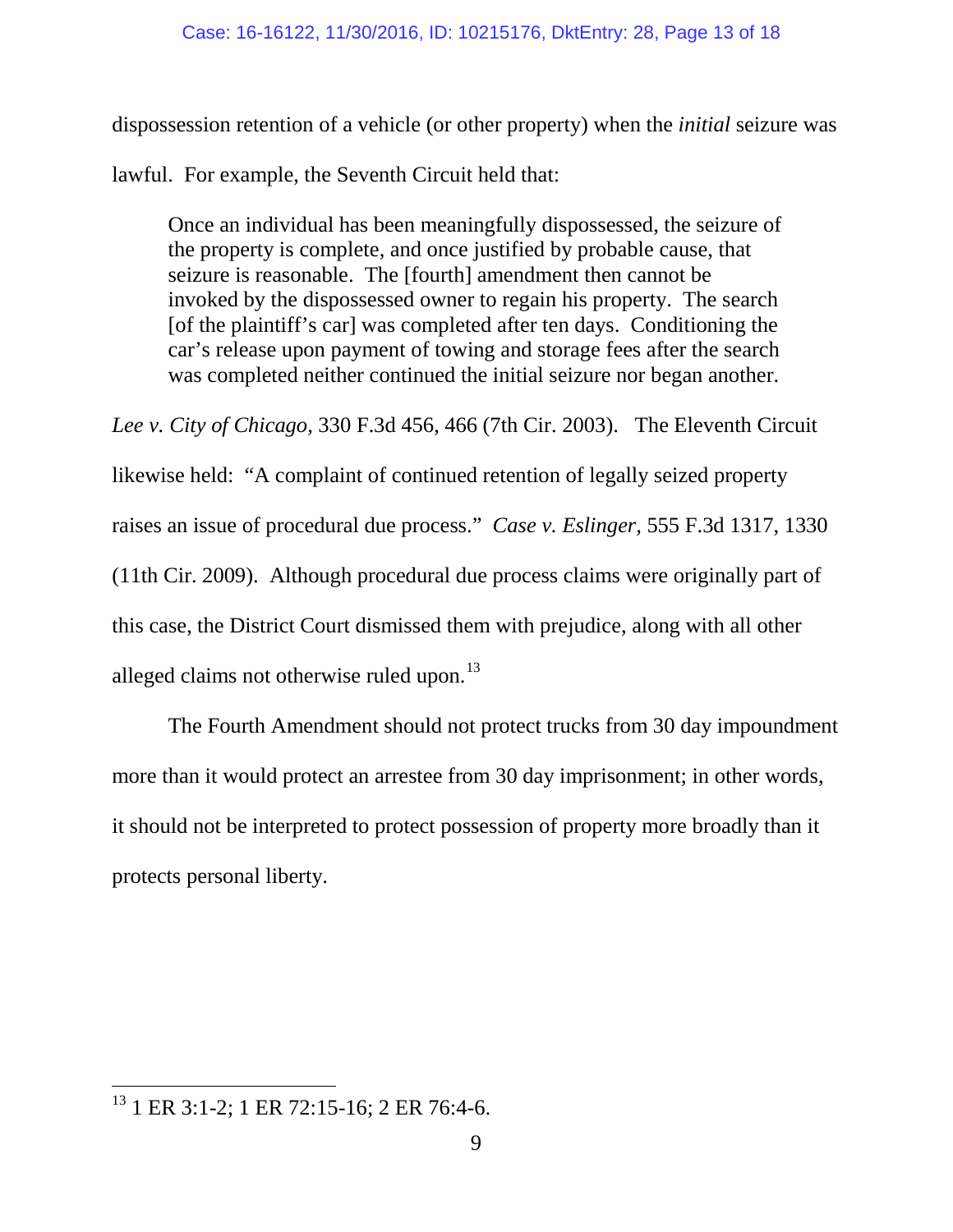#### VI

#### **CONCLUSION**

Hypothetically, if the District Court had deemed the *initial* seizure of Rafael Mateos-Sandoval's truck unreasonable under the Fourth Amendment, this would be a different case. But the District Court based its ruling on the subsequent length of impoundment -- 30 days -- citing sheriff's policies that, at most, might have rendered the truck's *initial* seizure unreasonable. That was error.

Also hypothetically, if Rafael Mateos-Sandoval had been driving with a suspended license (instead of a foreign one), his truck would still have been held for 30 days under California Vehicle Code § 14602.6(a)(1) unless he prevailed at a post-seizure due process hearing. The District Court's rationale in this case would have provided no remedy in that scenario, even though the critical 30 day length of impoundment would have been exactly the same in either scenario.

CSAC's member counties should not be held liable for money damages under § 1983 for simply holding lawfully-seized vehicles for 30 days as dictated by California Vehicle Code  $\S$  14602.6(a)(1). If that statute provided that a vehicle "shall" be impounded for 30 minutes or 30 hours instead of 30 days, CSAC's membership would have no quarrel. Imposing § 1983 policy liability on a county, when not based on choices made by those vested with policymaking authority for that county, is contrary to Supreme Court authority. It imposes liability without

10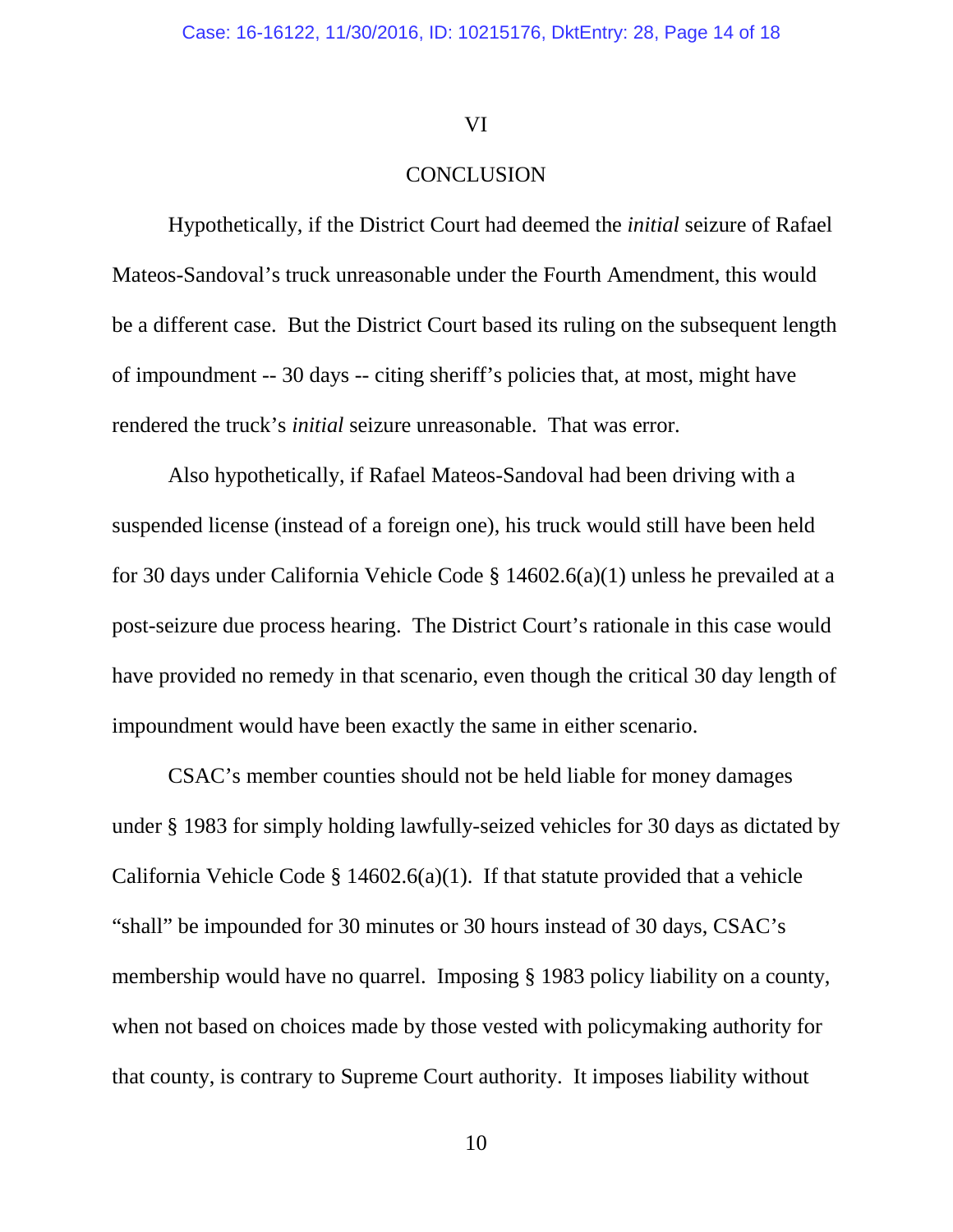fault; it fails to address the actual cause of 30 day impoundments, and it fails to address or deter 30 day impoundments elsewhere within the State of California.

For these reasons, CSAC supports the County of Sonoma's appeal.

DATED: 11/30/2016 Respectfully submitted,

THOMAS E. MONTGOMERY, County Counsel

By: s/ MORRIS G. HILL, Senior Deputy Attorneys for *Amicus Curiae* California State Association of Counties E-mail: [morris.hill@sdcounty.ca.gov](mailto:morris.hill@sdcounty.ca.gov)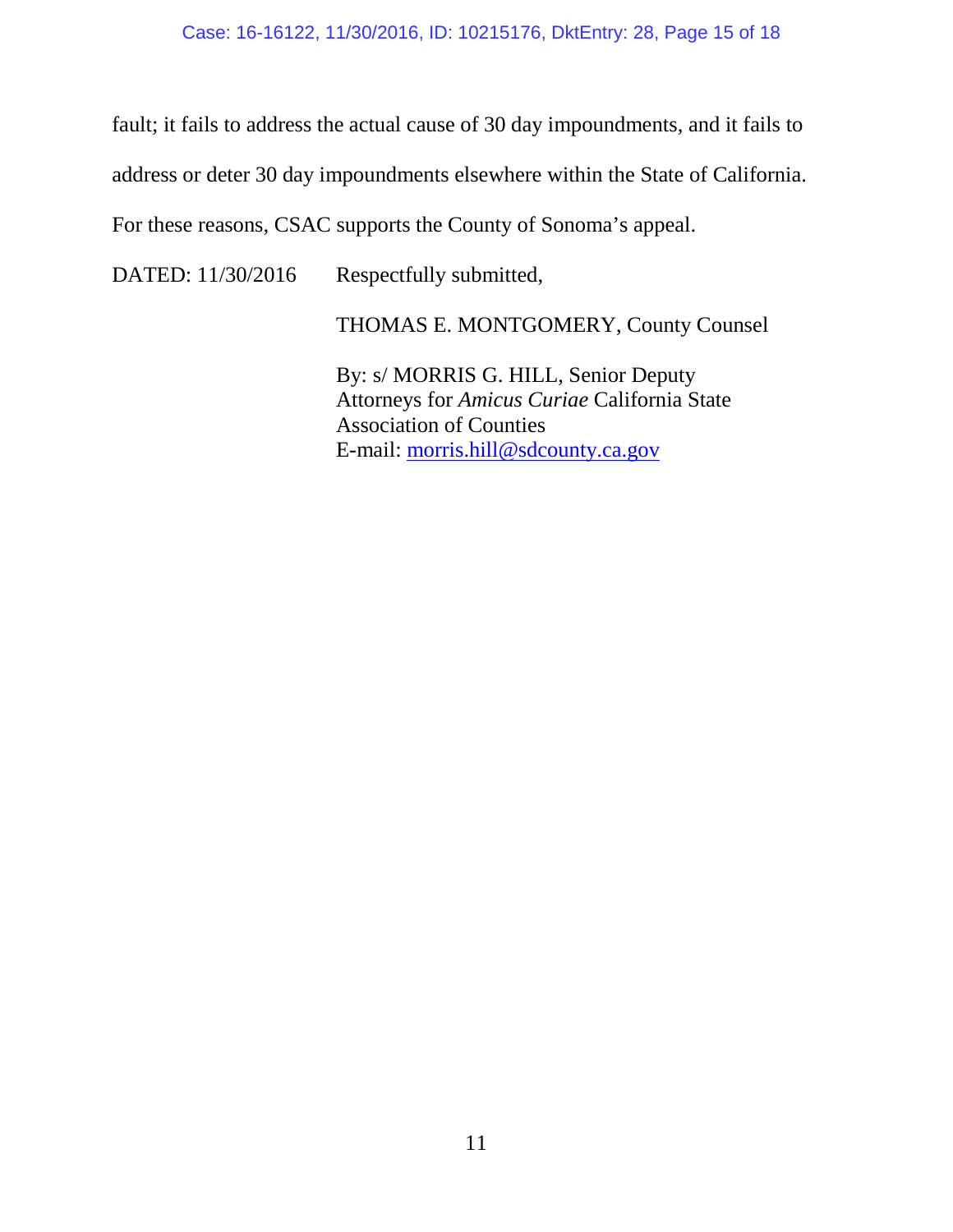### CERTIFICATE OF COMPLIANCE WITH TYPE-VOLUME LIMITATION, TYPEFACE REQUIREMENTS, AND TYPE STYLE REQUIREMENTS

I certify as follows:

1. The foregoing *amicus* brief complies with the type-volume limitation of Fed. R. App. P. 32(a)(7)(B) because it contains 2,231 words, excluding the parts of the brief exempted by Fed. R. App. P.  $32(a)(7)(B)(iii)$ ; and

2. The foregoing *amicus* brief complies with the typeface requirements

of Fed. R. App. P. 32(a)(5) and the type style requirements of Fed. R. App. P.

32(a)(6) because it has been prepared in a proportionally spaced typeface using

Microsoft Word 2010, in font size 14, and font style Times new Roman.

DATED: 11/30/2016 THOMAS E. MONTGOMERY, County Counsel

By: s/ MORRIS G. HILL, Senior Deputy Attorneys for *Amicus Curiae* California State Association of Counties E-mail: [morris.hill@sdcounty.ca.gov](mailto:morris.hill@sdcounty.ca.gov)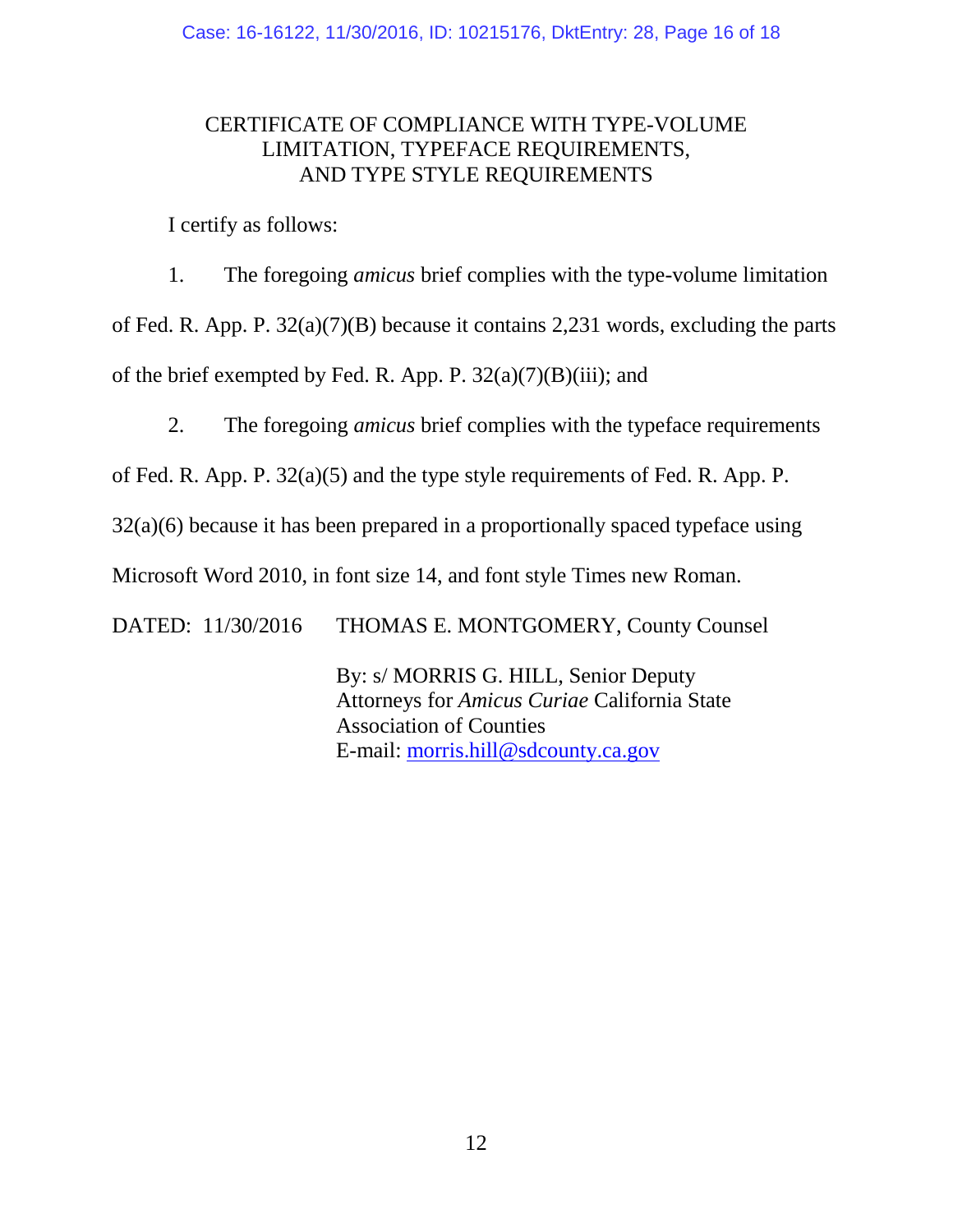### STATEMENT OF RELATED CASES

Undersigned *amicus* counsel is not aware of any related case, but does not disagree with the statements of related cases set forth by counsel for the parties to this case.

DATED: 11/30/2016 THOMAS E. MONTGOMERY, County Counsel

By: s/ MORRIS G. HILL, Senior Deputy Attorneys for *Amicus Curiae* California State Association of Counties E-mail: [morris.hill@sdcounty.ca.gov](mailto:morris.hill@sdcounty.ca.gov)